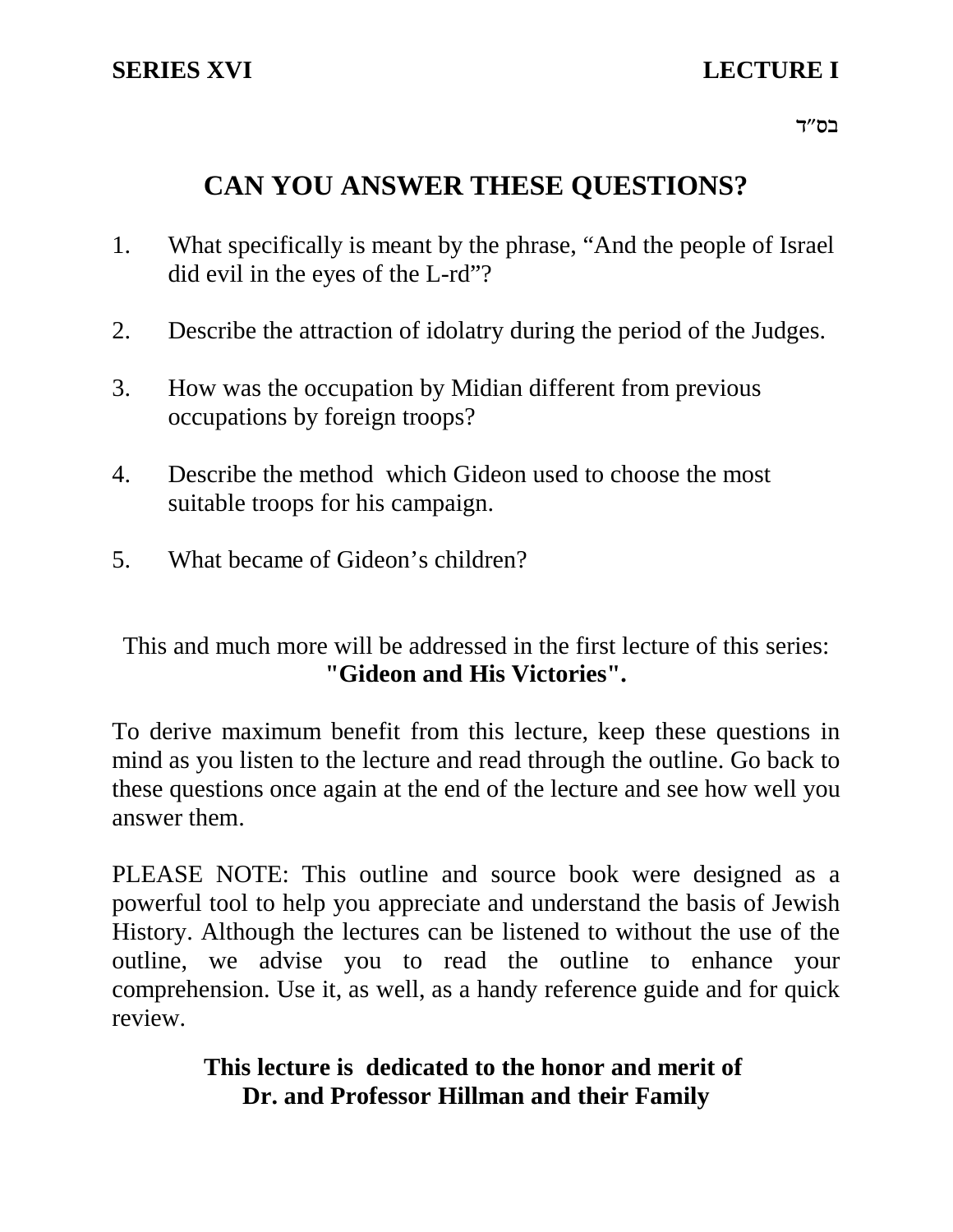### THE EPIC OF THE ETERNAL PEOPLE Presented by Rabbi Shmuel Irons

### Series XVI Lecture #1

### **GIDEON AND HIS VICTORIES**

#### $\mathbf{I}$ . Idolatry During the Period of the Judges

וְגַם כַּל הַדּוֹר הַהוּא נֵאֲסְפוּ אֵל אֲבוֹתַיו וַיַּקַם דּוֹר אַחֲר אַחֲרֵיהֶם אֲשֶׁר לֹא יַדְעוּ אֶת ד׳ וְגַם אֶת  $(1)$ הַמַּעֲשֶׂה אֲשֶׁר עָשָׂה לִיְשְׂרָאֵל: וַיַּעֲשׁוּ בְנֵי יִשְׂרָאֵל אֶת הַרַע בְּעֵינֵי ד' וַיַּעֲבְדוּ אֶת הַבְּעָלִים: [יַעַזְבוּ אֶת ד' | אֵ–לֹהֵי אֲבוֹתַם הַמֹּוֹצִיא אוֹתַם מֵאֶרֶץ מִצְרַיִם וַיֵּלְכוּ אָחֲרֵי | אֱלֹהִים אֲחֶרִים מֵאֱלֹהֵי הַעַּמִּים אֲשֶׁר סְבִיבוֹתִיהָם וַיִּשְׁתַּחָווּ לָהֶם וַיַּכְעָסוּ אֶת ד׳: וַיַּעֲזָבוּ אֶת ד׳ וַיַּעֲבִדוּ לַבְּעֲל וְלַעֲשָׁתְרוֹת: וַיִּחֲר–אַף ד׳ בישראל ויתנם ביד שסים וישסו אותם וימכרם ביד אויביהם מסביב ולא יכלו עוד לעמד לפני אויכיהם: "בְּכֹל | אֵשֶׁר יַצְאוּ יַד ד' הַיִּתָה בָּם לְרַעָּה כָּאֲשֶׁר דְּבֶּר ד' וְכָאֲשֶׂר נִשְׁבַּע ד' לַהֵם וַיֵּצֶר לַהֵם מאד: ויקם ד׳ שפטים ויושיעום מיד שסיהם: וגם אל שפטיהם לא שמעו כי זנו אחרי אלהים אחרים וַיִּשְׁתַּחֲוֹוּ לַהֶם סַרוּ מַהֶר מִן הַדֶּרֶךְ אֲשֶׁר הַלְכוּ אֲבוֹתַם לְשָׁמֹעָ מִצְוֹת ד׳ לֹא עַשוּ כֵן: וְכִי הֵקִים ד׳ | לַהֶם .<br>שפטים והיה ד' עם השפט והושיעם מיד איביהם כל ימי השופט כי ינחם ד' מנאקתם מפני לחציהם וִדֹחֲקֵיהֵם: וְהָיָה | בִּמוֹת הַשּׁוֹפֵט יָשָׁבוּ וְהִשְׁחִיתוּ מֵאֲבוֹתָם לָלֵכֵת אַחֲרִי אֱלֹהִים אֲחֵרִים לְעָבִדָם ולהשתחות להם לא הפילו ממעלליהם ומדרכם הקשה: שופטים בי-יט

And also all of that generation (of Joshua and the elders) were gathered unto their fathers; and there arose another generation after them, who knew not the L-rd, nor the works which He had done for Israel. And the people of Israel did evil in the sight of the L-rd, and served Baalim; And they forsook the L-rd G-d of their fathers, who brought them out of the land of Egypt, and followed other gods, of the gods of the people who were around them, and prostrated themselves to them, and provoked the L-rd to anger. And they forsook the L-rd, and served Baal and the Ashtarot. And the anger of the L-rd burned against Israel, and He delivered them into the hands of destroyers who destroyed them, and He sold them into the hands of their enemies around, so that they could not any longer stand before their enemies. Wherever they went out, the Hand of the L-rd was against them for evil, as the L-rd had said, and as the L-rd had sworn to them; and they were greatly distressed. And the L-rd raised up Judges, who saved them from the hand of those who oppressed them. And yet (in addition) they would not listen to their Judges, but they went astray after other gods, and prostrated themselves before them; they turned aside quickly from the way on which their fathers had walked, obeying the commandments of the L-rd; but they did not do so. And [there were times] when the L-rd raised them up Judges, then (when) the L-rd was with the Judge, and saved them from the hand of their enemies all the days of the Judge; for the L-rd relented because of their groaning, caused by those who oppressed them and troubled them. And it came to pass, when the Judge was dead, that they returned, and became more corrupt than their fathers, in following other gods to serve them, and to prostrate themselves to them; they did not cease any of their practices, nor their stubborn way. Judges  $2:10-19$ 

וְאִם בְּחֻקֹּתַי תִּמְאָסוּ וְאִם אֵת מְשִׁפָּטַי תִּגְעַל נַפְשִׁכֵם לְבְלְתִּי עֲשׂוֹת אֵת כָּל מִצְוֹתַי לְהַפִּרְכֵם אֵת  $(2)$ בְּרִיתִי: אֵף אֲנִי אֶעֱשֶׂה זֹאת לַכֶם וְהִפְקַדְתִּי עֲלֵיכֶם בֵּהָלָה אֶת הַשָּׁחֶפֶת וְאֶת הַקַּדְּחַת מִכְלוֹת עֵינַיִם וּמִדִיבֹת נָפֶשׁ וּזְרַעְתֶם לָרִיק זַרְעֲכֶם וַאֲכָלָהוּ אֹיְבֵיכֶם: וְנָתַתִּי פְנַי בְּכֶם וְנִגַפְתֶּם לִפְנֵי אֹיְבֵיכֶם וְדָדוּ בָכֶם שנאיכם ונסתם ואין רדף אתכם. ויקרא כו:טו-יז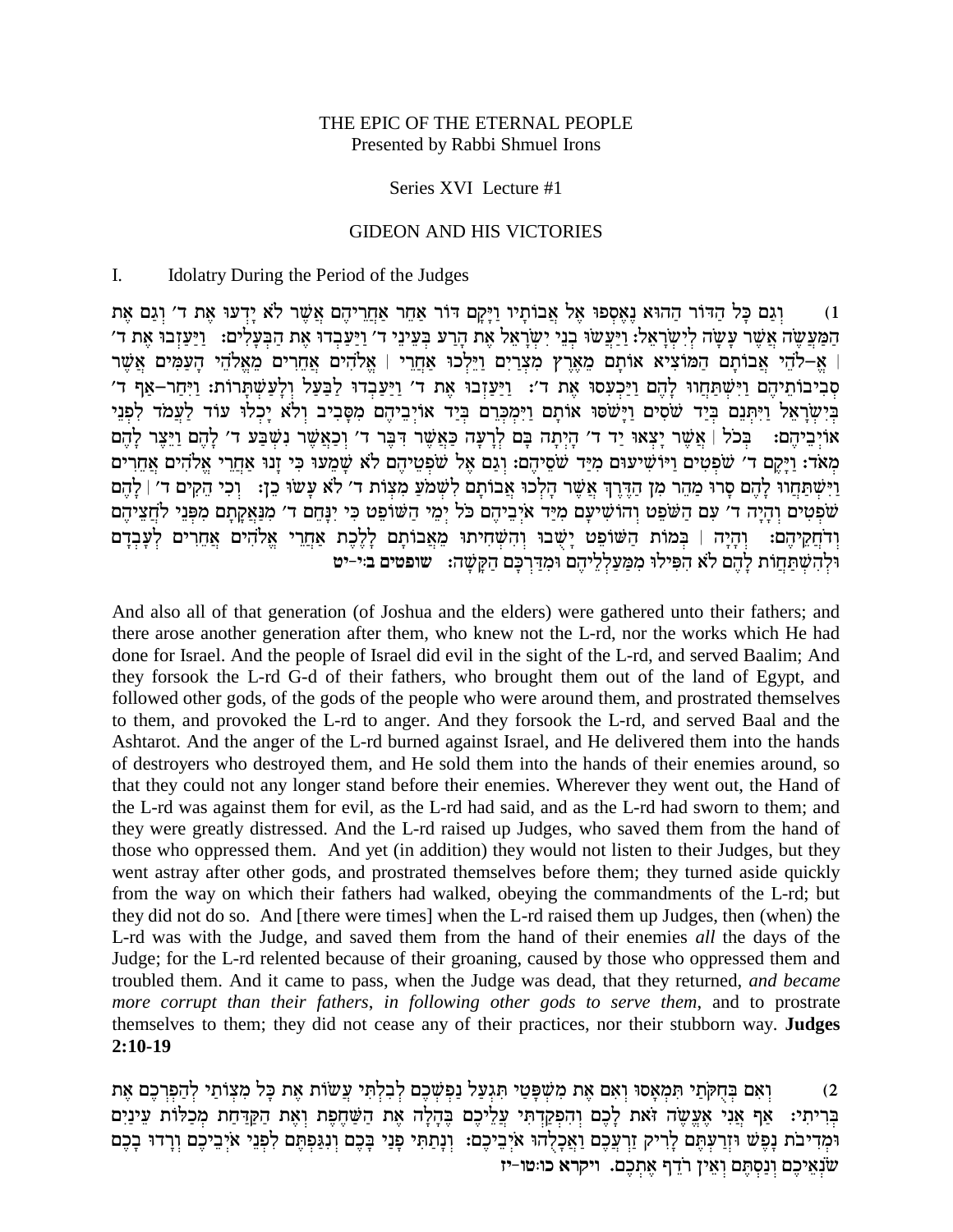And if you shall despise My statutes, or if your soul loathes My judgments, so that you will not do all My commandments, but that you break My covenant; I also will do this to you; I will appoint over you terror, consumption, and fever, that shall consume the eyes, and cause sorrow of heart; and you shall sow your seed in vain, for your enemies shall eat it. And I will set My face against you, and you shall be slain before your enemies; they who hate you shall reign over you; and you shall flee when none pursues you. Leviticus 26:15-17

 $\Pi$ Gideon

### A.

וַיַּעֲשׂוּ בְנֵי יִשְׂרָאֵל הָרַע בְּעֵינֵי ד׳ וַיִּתְּנֵם ד׳ בְּיַד מֶדְיַן שֶׁבַע שַׁנִים: וַתַּעַז יַד מִדְיַן עַל יִשְׂרָאֵל מִפְּנֵי מִדְיַן עָשׂוּ לַהֵם | בְּנֵי יִשְׂרָאֵל אֶת הַמְּנְהָרוֹת אֲשֶׁר בֵּהָרִים וְאֵת הַמְּעָרוֹת וְאֶת הַמְּצָדוֹת: וְהָיָה אִם זַרַע יִשְׂרָאֵל וְעָלָה מִדְיָן וַעֲמָלֵק וּבְנֵי קֶדֶם וְעָלוּ עָלְיוּ: וַיַּחֲנוּ עֲלֵיהֶם וַיַּשְׁחִיתוּ אֶת יְבוּל הָאָרֶץ עַד בּוֹאֲךָ עַזָה וְלֹא יַשְׁאִירוּ מִחְיָה בְּיִשְׂרָאֵל וְשֶׂה וָשׁוֹר וַחֲמוֹר: "כִּי הֵם וּמִקְנֵיהֶם יַעֲלוּ וְאָהֲלֵיהֶם וּבָאוּ כִדֵי אַרְבֶּה לָרֹב וְלֵהֵם וְלְגִמַלֵּיהֶם אֵין מִסְפָּר וַיָּבֹאוּ בָאָרֵץ לְשַׁחֲתָה: וַיִּדַל יִשְׂרָאֵל מִאֹד מִפְּנֵי מִדְיָן וַיִּזְעֲקוּ בְנֵי יִשְׂרָאֵל אֶל ד׳: וַיְהִי כִּי זַעֲקוּ בְנֵי יִשְׂרָאֵל אֵל ד' עַל אדות מִדְיַזְ: וַיִּשְׁלַח ד' אִישׁ נַבִיא אַל בְּנֵי יִשְׂרָאֵל וַיֹּאמַר לָהֶם כֹּה אָמַר יִד׳ | אֶ–לֹהֵי יִשְׂרָאֵל אֲנְכִי הֶעֲלֵיתִי אֶתְכֶם מִמְּצָרַיִם וַאֹצִיא אֶתְכֶם מְבֵּית עֲבָדִים: וַאָצִל אֶתְכֶם מְיַד מצרים ומיד כל לחציכם ואגרש אותם מפניכם ואתנה לכם את ארצם: ואמרה לכם אני ד׳ א-להיכם לא תיראו את אלהי האמרי אשר אתם יושבים בארצם ולא שמעתם בקולי: עופטים ו:א-י

And the people of Israel did evil in the sight of the L-rd; and the L-rd delivered them into the hand of Midian seven years. And the hand of Midian prevailed against Israel; and because of the Midianites, the people of Israel made for themselves the tunnels which are in the mountains, and caves, and fortresses. And so it was, when Israel had sown, that the Midianites came up, and the Amalekites, and the people of the east, they came up against them; And they encamped against them, and destroyed the produce of the land, as far as Gaza, and left no sustenance for Israel, neither sheep, nor ox, nor donkeys. For they came up with their cattle and their tents, and they came as locusts for multitude; for both they and their camels were without number; and they entered into the land to destroy it. And Israel was greatly impoverished because of the Midianites; and the people of Israel cried to the L-rd. And it came to pass, when the people of Israel cried to the L-rd because of the Midianites, That the L-rd sent a prophet to the people of Israel, who said to them, Thus said the L-rd G-d of Israel, I brought you up from Egypt, and brought you forth out of the house of slavery; And I saved you from the hand of the Egyptians, and from the hand of all who oppressed you, and drove them out from before you, and gave you their land; And I said to you, I am the L-rd your G-d; fear not the gods of the Amorites, in whose land you live; but you have not obeyed My voice. Judges 6:1-10

**B.** 

וַיַּבֹא מַלְאַךְ ד׳ וַיֵּשֵׁב תַּחַת הָאֶלָה אֲשֵׁר בְּעַפְרָה אֲשֵׁר לְיוֹאָשׁ אֲבִי הָעֶזְרִי וְגִדְעוֹן בְּנוֹ חֹבֵט חָטִים  $(1)$ בַּגַּת לְהָנִים מִפְּנֵי מִדְיָן: [יֵרֵא אֵלְיו מַלְאַךְ ד' וַיֹּאמֶר אֵלְיו ד' עִמְךְ גִּבּוֹר הֶחָיִל: שופטים וויא-יב

And there came an angel of the L-rd, and sat under a terebinth which was in Ophrah, that belonged to Joash the Abiezrite; and his son Gideon was threshing wheat by the winepress, to hide it (ready to escape) from the Midianites. And the angel of the L-rd appeared to him, and said to him, The L-rd is with you, you mighty man of valor. Judges 6:11-12

ויבא מלאך ד׳ – אחר שהוכיחם הנביא בא מלאך ד׳ להושיעם כמ״ש בכל צרתם לו צר ומלאך  $(2)$ פניו הושיעם. . . . . וגדעון בנו – השפע הא–להית לא תחול רק על המזומנים לה, והמזומן לה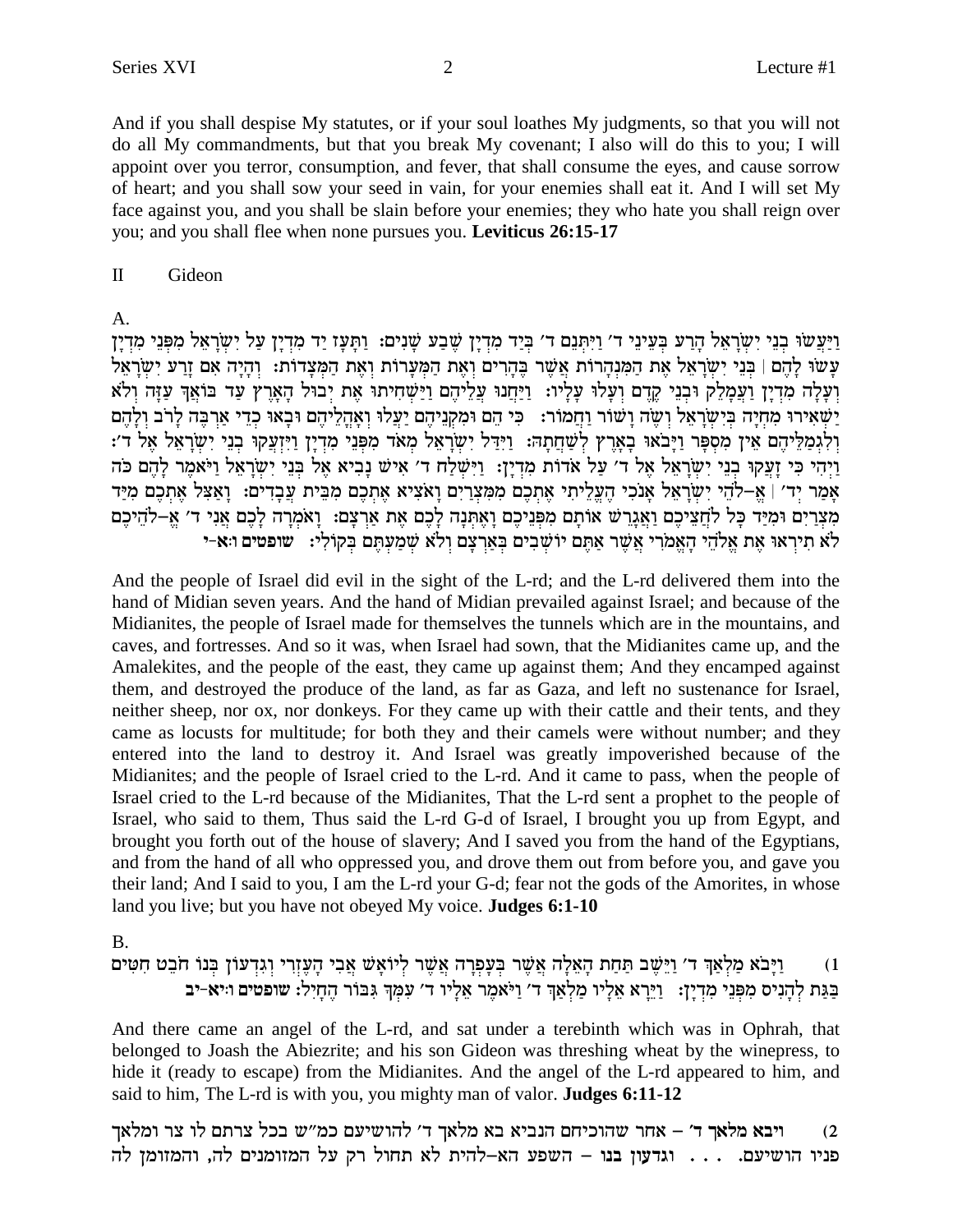במקצת תחול עליו ברכת ד' בשיעור רב. והנה היה צריך פה, א) זכות קצת, שע"י יסייעו לו לזכותו הרבה כענין הבא לטהר, ב) גבורה, בענין שתחול עליו רוח ד׳ כח וגבורה למלחמה, וגדעון נמצא לו זכות כבוד אב, שעז"א וגדעון בנו חבט – גם גבורה בשהיה מכין א"ע להניס מפני מדין – שלפ"ז הרגיש בעצמו גבורה למלחמה: וירא אליו – בכח הזה התראה המלאך אליו והודיעו כי ד׳ עמו ושהוא גבור החיל כי ישפיע עליו זכות וקדושה וגם גבורה בשפע רב: מלבי״ם, שופטים ו:יא-יב

And there came an angel of the L-rd: After the prophet rebuked them, an angel of G-d came to save them, as it says (Isaiah 63:9), "In all their affliction He was afflicted, and the angel of His presence saved them." . . . and his son Gideon was threshing wheat by the winepress: The outpouring of the Divine spirit rests only upon one who is prepared for it. For someone who is at least partially prepared, an abundant Divine blessing can rest upon him. Behold, there needs to be present 1) [at least] some small merit in order that He would help the person to achieve great merit, as it says (Yoma 38b), "He who comes to purify himself will receive Divine help," and 2) Courage or strength, so that the spirit of G-d, the spirit of strength and courage in war will rest upon him. Gideon possessed the merit of having honored his father, as it says (Judges  $6:11$ ), "... and his son Gideon was threshing wheat by the winepress," as well as strength, as he was prepared, "to escape from the Midianites." Accordingly he felt himself ready for the discipline (strength) of war. And the angel of the L-rd appeared to him: The angel appeared to him through this strength and informed him that G-d was with him and that he was a mighty warrior, as He would grant him an outpouring of merit, sanctity, and also courage and strength with great abundance. Malbim, Judges 6:11-12

וַיֹּאמֶר אֲלֵיו גִּדְעוֹן בִּי אֲדֹנִי וְיֵשׁ ד' עִמֲנוּ וְלָמָּה מִצָאַתְנוּ כָּל זֹאת וְאַיֵּה כָל נִפְלְאֹתָיו אֲשֶׁר סִפְּרוּ  $(3)$ לְנוּ אֲבוֹתֵינוּ לֵאמֹר הֲלֹא מִמִצְרַיִם הֶעֱלְנוּ ד׳ וְעַתָּה נְטָשָׁנוּ ד׳ וַיִּתְּנֵנוּ בְּכַף מִדְיָן: [יִיפֶן אֵלְיו ד׳ וַיֹּאמֶר לֵךְ בְּכֹחֲךְ זֶה וְהוֹשָׁעָתַ אֶת יְשָׂרָאֵל מִכָּף מִדְיַן הֲלֹא שִׁלַחְתִּיךְ: שופטים וּיג-יד

And Gideon said to him, Oh my L-rd, if the L-rd is with us, why then has all this befallen us? and where are all His miracles which our fathers told us of, saying, Did not the L-rd bring us up from Egypt? but now the L-rd has forsaken us, and delivered us into the hands of the Midianites. And the L-rd looked upon him, and said, Go in this your might, and you shall save Israel from the hand of the Midianites; have not I sent you? Judges 6:13-14

אתה למד מגדעון בן יואש שבימיו היו ישראל בצרה והיה הקב"ה מבקש אדם שילמד עליהם  $(4)$ זכות ולא היה מוצא שהיה הדור דל במצות ובמעשים כיון שנמצא זכות בגדעון שלמד עליהם זכות מיד נגלה עליו המלאך שנאמר (שופטים ו) ויבא אליו מלאך ד׳ . . . ויאמר לו לך בכחך זה בכח זכות שלמדת על בני הוי ושפטו את העם משפט צדק שיהיו מלמדין זכות על הדור: מדרש תנחומא פרשת שופטים ד'

You can derive from Gideon the son of Joash [the following principle]: In his time the people of Israel were in a difficult situation and the Holy One, blessed be He, was seeking someone who would speak up upon their behalf. He couldn't find such a person, however, as the generation was impoverished of those who fulfilled the commandments and were involved in good deeds. Now as soon as He found such a merit in Gideon, who would speak up upon their behalf, an angel immediately revealed himself to him, as it says (Judges 6:11,14), "And there came an angel of the L-rd . . . and said, Go in this your might . . ." This might refers to the might derived from the merit of speaking up for My children. [In this light we can interpret the verse (Deut. up on behalf of the merits of the generation. Midrash Tanchuma, Parshas Shoftim, Chapter 4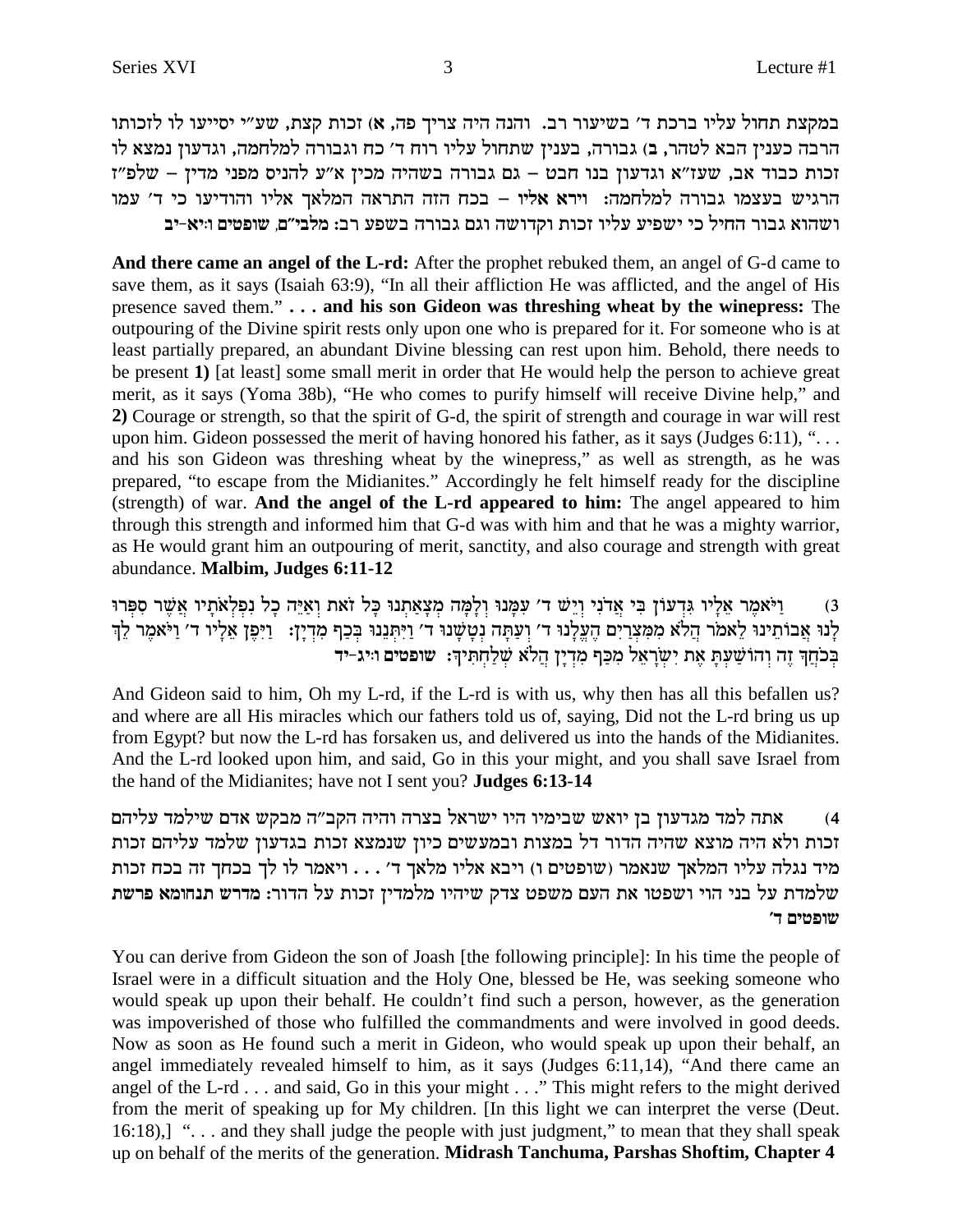וַיֹּאמֵר אֲלָיו בִּי אֲ–דֹנַי בַּמַּה אוֹשִׁיעַ אֵת יְשְׂרָאֵל הְנֵה אַלְפִּי הַדָּל בִּמְנַשֵּׁה וְאַנֹכִי הַצַּעִיר בִּבֵית אָבְי:  $(5)$ וַיֹּאמֶר אֲלֵיו ד' כִּי אֲהָיֶה עִמַּךְ וְהִכִּיתַ אֶת מְדָיַן כְּאִישׁ אֲחָד: וַיֹּאמֵר אֵלֵיו אִם נַא מַצַאתִי חֵן בִּעֵינֵיךְ ועשית לי אות שאתה מדבר עמי: אל נא תמש מזה עד באי אליך והצאתי את מנחתי והנחתי לפניך וַיֹּאמַר אַנֹכִי אֵשֵׁב עַד שׁוּבֵךּ: וְגִדְעוֹן בַּא וַיַּעֲשׂ גִּדִי עִזִּים וְאֵיפָת קֵמַח מַצּוֹת הַבָּשַׂר שַׂם בַּסַּל וְהַמַּרַק שַׂם בפרור ויוצא אליו אל תחת האלה ויגש: ניאמר אליו מלאך הא-להים קח את הבשר ואת המצות וְהַנַּח אֵל הַסֵּלֵע הַלָּז וְאֵת הַמַּרַק שִׁפוֹךְ וַיַּעֲשׂ כֵּן: - וַיִּשְׁלַח מַלְאַךְ ד׳ אֵת קִצֶה הַמִּשְׁעֲנֵת אֲשֶׁר בְּיַדוֹ וַיִּגַּע בַּבָּשָׁר וּבַמַּצוֹת וַתַּעַל הָאֵשׁ מִן הַצּוּר וַתֹּאכִל אֶת הַבָּשָׂר וְאֶת הַמַּצוֹת וּמַלְאַךְ ד׳ הָלַךְ מֵעֵינְיוּ: [יַיִּךְא גִּדְעוֹן כִּי מַלְאַךְ ד׳ הוּא וַיֹּאמֵר גִּדְעוֹן אֲהָה אַ–דנַי ד׳ כִּי עַל כֵן רַאִיתִי מַלְאַךְ ד׳ פַּנִים אַל פַּנִים: וַיֹּאמַר לו ד׳ שָלוֹ׳ לְךָ אֵל תִּירָא לֹא תְּמוּת: [יִכְן שָׁם גִּדְעוֹן מִזְבֵּחַ לַד׳ וַיִּקְרָא לוֹ ד׳ שָלוֹ׳ עַד הַיּוֹם הַזֶּה עוֹדֶנּוּ בעפרת אבי העזרי: שופטים ו:טו-כד

And he said to him, Oh my L-rd, with what shall I save Israel? Behold, my family is the poorest in Manasseh, and I am the youngest in my father's house. And the L-rd said to him, Surely I will be with you, and you shall strike the Midianites as one man. And he said to him, If now I have found grace in Your sight, then show me a sign that You talk with me. Depart not from here, I beseech you, until I come to you, and bring forth my present, and set it before you. And he said, I will remain until you come again. And Gideon went in, and prepared a kid, and unleavened cakes of an ephah of flour; the meat he put in a basket, and he put the broth in a pot, and brought it out to him under the terebinth, and presented it. And the angel of G-d said to him, Take the meat and the unleavened cakes, and lay them upon this rock, and pour out the broth. And he did so. Then the angel of the L-rd put forth the end of the staff that was in his hand, and touched the meat and the unleavened cakes; and there rose up fire from the rock, and consumed the meat and the unleavened cakes. Then the angel of the L-rd departed from his sight. And when Gideon perceived that he was an angel of the L-rd, Gideon said, Alas, O L-rd G-d! because I have surely seen an angel of the L-rd face to face. And the L-rd said to him, Peace be to you; fear not; you shall not die. Then Gideon built an altar there unto the L-rd, and called it Ad-onai-Shalom; till this day it is yet in Ophrah of the Abiezrites. Judges 6:15-24

#### Ш. The Struggle Against Idolatry

### $A_{\cdot}$

וַיְהִי בַּלַיְלַה הָהוּא וַיֹּאמֵר לוֹ ד׳ קַח אֵת פַּר הָשׁוֹר אֲשֶׁר לְאֲבִיךְ וּפַר הַשֵּׁנִי שֵׁבַע שַׁנִים וְהַרַסְתַּ אֵת  $(1)$ מזבח הבעל אשר לאביד ואת האשרה אשר עליו תכרת: ובנית מזבח לד׳ א-להיד על ראש המעוז הַזֶּה בַּמַּעֲרָכָה וְלַקֲחָתָּ אֶת הַפָּר הַשָּׁנִי וְהַעֲלִיתַ עוֹלָה בַעֲצֵי הָאֲשֶׁרָה אֲשֶׁר תִּכְרֹת: - וַיִּקַח גִּדְעוֹן עֲשֶׂרָה אַנְשִׁים מֵעֲבַדִיו וַיַּעֲשׂ כַּאֲשֶׁר דִּבֵּר אָלְיו ד' וַיִּהִי כַּאֲשֶׁר יַרָא אֶת בֵּית אַבִיו וְאֶת אַנְשֵׁי הַעִּיר מֵעֲשׂוֹת יוֹמֵם וַיַּעֲשׂ לַיִלְה: וַיַּשְׁכִּימוּ אֲנָשֵׁי הַעִּיר בַּבֹּקֶר וְהִנֶּה נִתַּץ מִזְבַּח הַבַּעֲל וְהָאֲשֶׁרָה אֲשֶׁר עַלְיו כֹּרַתַּה וְאֶת הַפִּר הַשֶּׁנִי הֹעֲלָה עַל הַמְזְבֵּחַ הַבָּנוּי: [יֹאמְרוּ אִישׁ אֵל רֵעֲהוּ מִי עָשָׂה הַדָּבָר הַזֶּה וַיִּדְרְשׁוּ וַיִּבְקְשׁוּ וַיֹּאמְרוּ גִּדְעוֹן כֵּן יוֹאֵשׁ עַשָׂה הַדְּבָר הַזֶּה: וַיֹּאמִרוּ אֲנְשֵׁי הַעִּיר אֵל יוֹאַשׁ הוֹצֵא אֶת כִּנְךָ וְיַמֹת כִּי נַתַץ אֶת מִזְכָּח הַבַּעֲל וְכִי כַרַת הַאֲשֶׁרָה אֲשֶׁר עֲלֵיו: וַיֹּאמַר יוֹאַשׁ לְכֹל אֲשֶׁר עֲמָדוּ עֲלָיו הַאַתֵּם | תִּרִיבוּן לְבַעֲל אִם אַתִּם תושיעון אותו אֲשֶׁר יָרִיב לו יומַת עַד הַבֹּקֶר אִם אֱ-לֹהִים הוֹא יָרֶב לוֹ כִּי נְתַץ אֶת מִזְבְחוֹ: וַיִּקְרָא לוֹ ביום ההוא ירבעל לאמר ירב בו הבעל כי נתץ את מזבחו: - שופטים ו כה-לב

And it came to pass the same night, that the L-rd said to him, Take your father's young bull, [and] the second bull of seven years old, and throw down the altar of Baal that your father has, and cut down the Ashera that is by it; And build an altar to the L-rd your G-d upon the top of this rock, in the ordered place (the previously built altar), and take the second bull, and offer a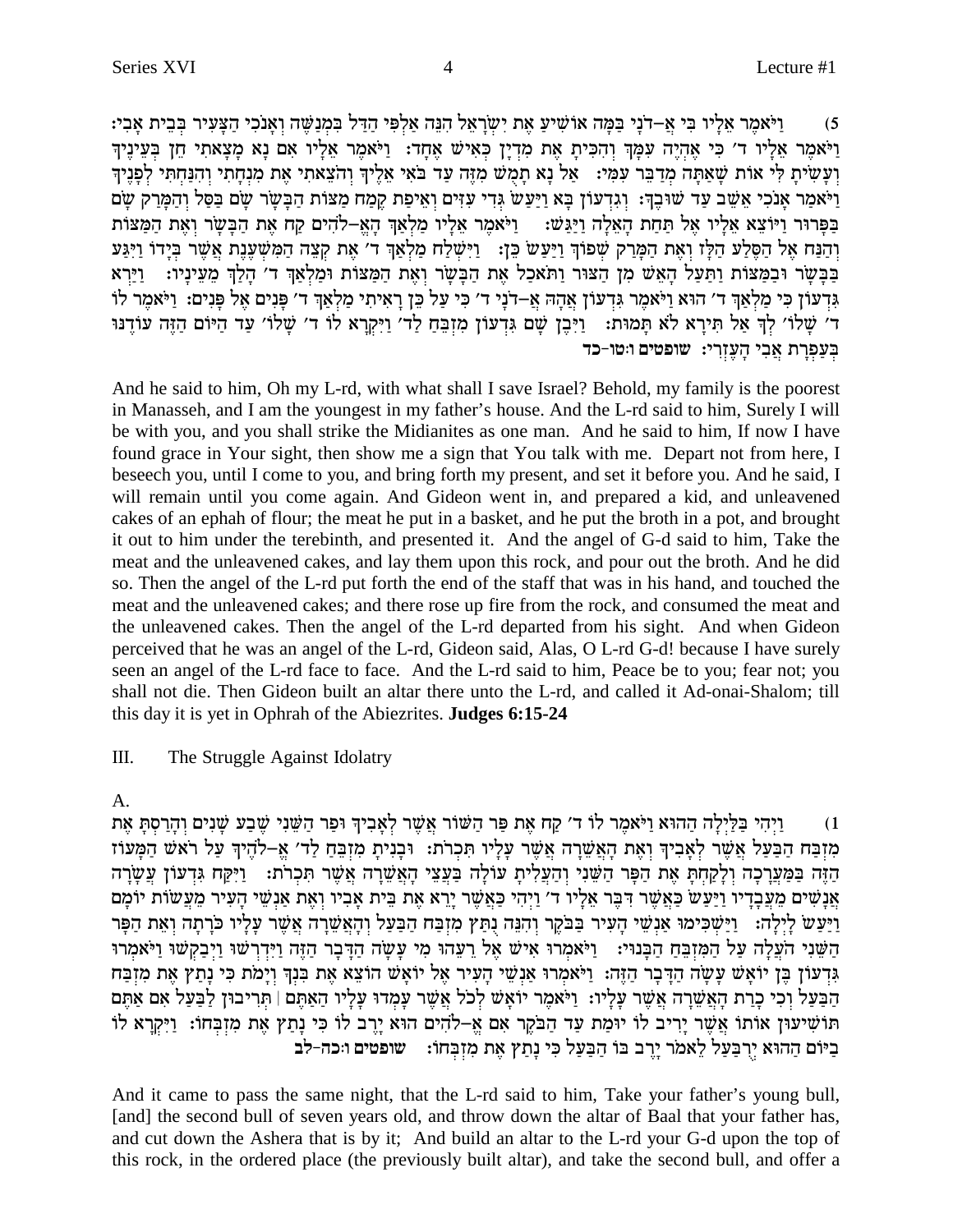burnt sacrifice with the wood of the Ashera which you shall cut down. Then Gideon took ten men of his servants, and did as the L-rd had said to him; and so it was, because he feared his father's household, and the men of the city, that he could not do it by day, that he did it by night. And when the men of the city arose early in the morning, behold, the altar of Baal was cast down, and the Ashera was cut down that was by it, and the second bull was offered upon the altar that was built. And they said one to another, Who has done this thing? And when they inquired and asked, they said, Gideon the son of Joash has done this thing. Then the men of the city said to Joash, Bring out your son, that he may die; because he has cast down the altar of Baal, and because he has cut down the Ashera that was by it. And Joash said to all who stood against him, Will you plead for Baal? Will you save him? He who will plead for him, let him be put to death while it is yet morning; if he is a god, let him plead for himself, because one has cast down his altar. Therefore, on that day he called him (Gideon) Jerubbaal, saying, Let Baal plead against him, because he has thrown down his altar. Judges 6:25-32

**B.** 

א"ר אבא בר כהנא ז' עבירות עבר גדעון באותה שעה שקירב והיה זר ובן כומרים והקריב בלילה ומעצי אשרה ושור מוקצה לעבודת כוכבים ושור נעבד ובאיסור במה שהרי המשכן היה בשילה אמר הא–להים אל יהרהר אדם אחריו לשמי עשה ואני הוא שאמרתי לו שנאמר (שופטים ו') ויהי בלילה ההוא ויאמר לו ד׳ קח את פר השור אשר לאביך וגו׳ והעלית עולה בעצי האשרה אשר תכרת ובנית מזבח לד׳ א–להיך על ראש המעון הזה במערכה וגו׳. מדרש במדבר רבה יד:א

R. Abba bar Kahana said: Gideon violated seven prohibitions at that moment: 1) He was a zar (non-Kohen), 2) the son of idolatrous priests, 3) who sacrificed at night 4) using wood from an Ashera (an idolatrous tree), 5) sacrificing an ox that had been dedicated to be sacrificed for idolatry, 6) and had itself been worshipped, 7) on a *bama* (high place) while the Tabernacle was standing in Shiloh. G-d said, "Don't have second thoughts regarding him, for it was I who commanded him, as it says (Judges 6:25), 'And it came to pass the same night, that the L-rd said to him . . . " Midrash Bamidbar Rabbah 14:1

### IV. The Defeat of Midian

## $A_{\cdot}$

וְכָל מְדִיַן וַעֲמַלֵק וּבְנֵי קֵדֵם נֵאֲסְפוּ יַחְדָּו וַיַּעֲבְרוּ וַיַּחֲנוּ בִּעֶמֶק יִזְרִעָאל: וְרוּחַ ד׳ לַבְשָׁה אֶת גִּדְעוֹן וַיִּתְקַע ּבְשׁוֹפָר וַיִּזַעֲק אֲבִיעָזֶר אַחֲרִיו: וּמַלְאֲכִים שַׁלַח בְּכָל מְנַשֶּׁה וַיִּזַעֲק גַּם הוא אַחֲרַיו וּמַלְאַכִים שַׁלַח בְּאַשֶׁר וּבִזְבָלוּן וּבְנַפְתְּלִי וַיַּעֲלוּ לִקְרָאתָם: וַיֹּאמֶר גִּדְעוֹן אֶל הָאֶ–לֹהִים אִם יֵשְׁךָ מוֹשִׁיעַ בְּיַדִי אִת יִשְׂרָאֵל כַּאֲשֵׁר דְּבַרְתָּ: הִנֵּה אָנְכִי מַצִּיג אֵת גִּזַּת הַצֵּמֶר בַּגֹּרֶץ אִם טַל יִהְיֶה עַל הַגְּזָה לְבַדָּה וִעַל כָּל הָאָרֶץ חֹרֵב וְיָדַעְתִּי כִּי תוֹשִׁיעַ בְּיָדִי אֶת יְשְׂרָאֱל כַּאֲשֶׁר דְּבַּרְתָּ: וַיִּהִי כֵן וַיַּשְׁכֵּם מְמַּחֲרַת וַיַּזֵר אֶת הַגִּזָּה וַיִּמֵץ טַל מִן הַגְּזָה מְלוֹא הַסֶּפֶל מַיִם: יַיֹּאמֶר גִּדְעוֹן אֶל הָאֵ–לֹהִים אֶל יִחַר אַפְּךְ בִּי וַאֲדַבְּרָה אַךְ הַפָּעָם אֲנָסֶה נַא רַק הַפַּעַם בַּגְזָה יְהִי נָא חֹרֶב אֶל הַגִּזָה לְבַדָּהּ וְעַל כָּל הָאָרֶץ יִהְיֶה טָל: וַיַּעַשׁ אֵֶ–לֹהִים כֵּן בַּלַיְלָה הַהוּא וַיְהִי חֹרֶב אֶל הגזה לבדה ועל כל הארץ היה טל: שופטים ו:לג-מ

Then all the Midianites and the Amalekites and the people of the east were gathered together, and went over, and camped in the valley of Jezreel. But the spirit of the L-rd came upon Gideon, and he blew a shofar; and Abiezer mustered behind him. And he sent messengers throughout all Manasseh; who also mustered behind him; and he sent messengers to Asher, and to Zebulun, and to Naphtali; and they came up to meet them. And Gideon said to G-d, If You will save Israel by my hand, as You have said, Behold, I will put a fleece of wool on the threshing floor; and if the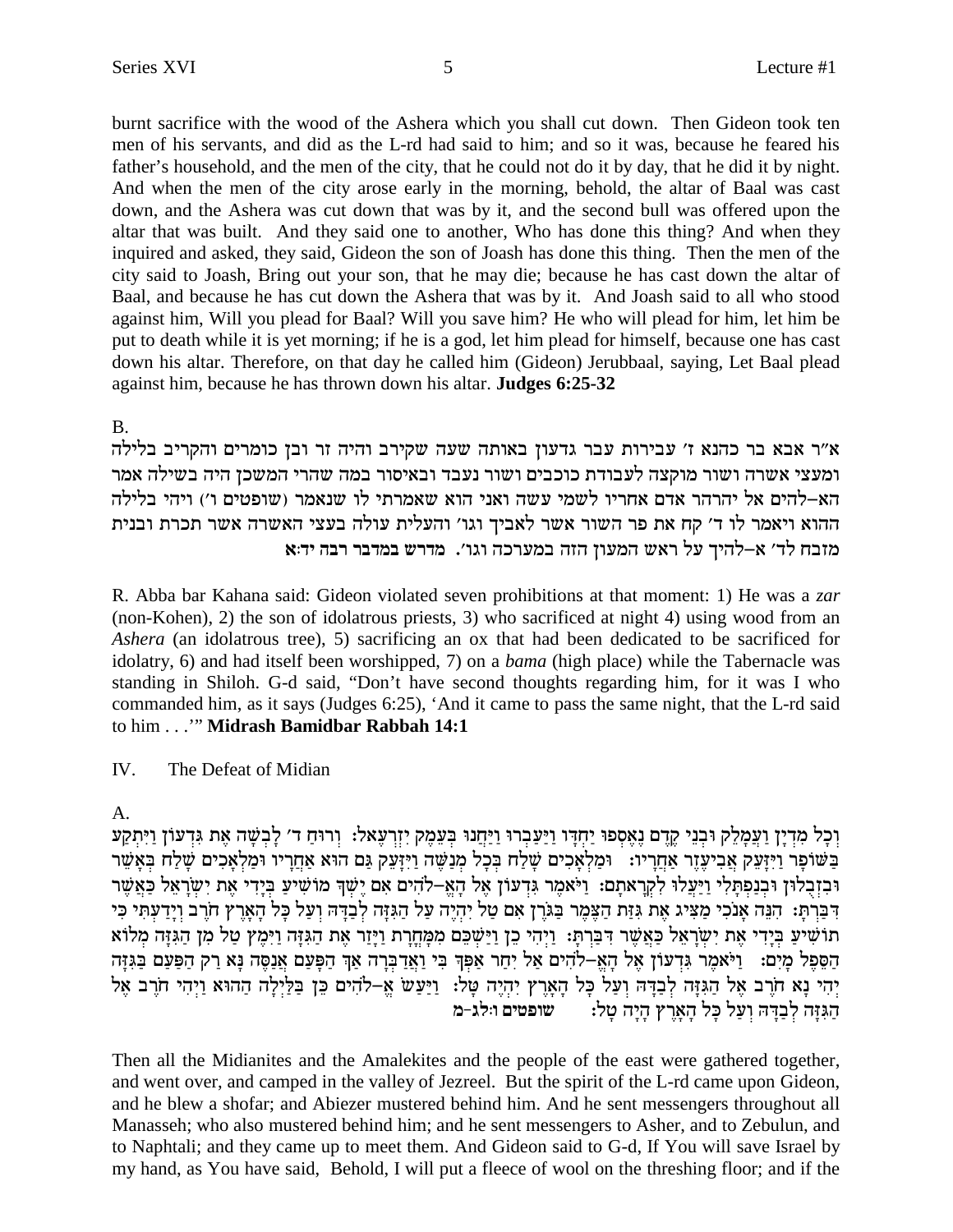dew is on the fleece only, and it is dry on all the ground elsewhere, then shall I know that You will save Israel by my hand, as You have said. And it was so; for he rose up early on the next day, and squeezed the fleece together, and wrung the dew out of the fleece, a bowl full of water. And Gideon said to G-d, Let not Your anger burn against me, and I will speak but this once; let me try, I beg You, but this once with the fleece; let it now be dry only upon the fleece, and upon all the ground let there be dew. And G-d did so that night; for it was dry upon the fleece only, and there was dew on all the ground. Judges 6:33-40

### **B.**

וַיַּשְׁכֵּם יִרְבַּעֲל הוּא גִדְעוֹן וְכָל הַעָם אֲשֶׁר אִתּוֹ וַיַּחֲנוּ עַל עֵין חֲרֹד וּמַחֲנֶה מְדִיַן הַיַה לוֹ מִצָּפוֹן מִגְּבִעַת הַמֹּוֹרֶה בַּעֲמֶק: וַיֹּאמֶר ד׳ אֶל גִּדְעוֹן רַב הָעָם אֲשֶׁר אָתַּךְ מִתְּתִי אֶת מִדְיַן בְּיַדָם פֵּן יִתְפָּאֵר עָלַי יִשְׂרָאֵל לֵאמֹר יַדִי הוֹשִׁיעַה לְי: וְעַתַּה קְרָא נָא בִּאָזְנֵי הַעָם לָאמֹר מִי יָרֵא וְחָרֶד יַשׁב וְיִצְפֹּר מֵהָר הַגִּלְעָד וַיַּשַׁב מִן העם עשרים ושנים אלף ועשרת אלפים נשארו: ויאמר ד׳ אל גדעון עוד העם רב הורד אותם אל הַמַּיִם וְאֵצְרְפֵנּוּ לְךָ שָׁם וְהַיָּה אֲשֶׁר אֹמַר אֲלֵיךְ זֶה | יָלֵךְ אִתַּךְ הוּא יָלֵךְ אִתַּךְ וְכֹל אֲשֶׁר אֹמַר אֲלֵיךְ זֶה לֹא יֵלֶךְ עַמֲךָ הוּא לֹא יַלֶךְ: [יִיּוֹרֵד אֶת הַעֲם אֵל הַמַּיִם וַיֹּאמֶר ד׳ אֵל גִדעוֹן כֹּל אֲשֶׁר יַלֹּק בִּלְשׁוֹנוֹ מַן הַמַּיִם כאשר ילק הכלב תציג אותו לבד וכל אשר יכרע על ברכיו לשתות: ויהי מספר המלקקים בידם אל פּיהֵם שַׁלֹשׁ מַאוֹת איש וכל יתר הַעַם כַּרְעוּ עַל בַּרְכֵיהֶם לְשִׁתּוֹת מַיִם: | וַיֹּאמֵר ד׳ אַל גִדְעוֹן בִּשְׁלֹש מאות האיש המלקקים אושיע אתכם ונתתי את מדין בידד וכל העם ילכו איש למקמו: ויקחו את צדה הַעָם בְּיַדַם וְאֶת שׁוֹפְרֹתֵיהֶם וְאֶת כָּל אִישׁ יִשְׂרָאֵל שָׁלַּח אִישׁ לְאֹהָלַיו וּבְשְׁלֹשׁ מֵאוֹת הָאִישׁ הֶחֱזִיק וּמַחֲנֵה מדין היה לו מתחת בעמק: שופטים ז:א-ח

Then Jerubbaal, who is Gideon, and all the people who were with him, rose up early, and camped beside the well of Harod; so that the army of the Midianites were on their north side, by the hill of Moreh, in the valley. And the L-rd said to Gideon, The people who are with you are too many for Me to give the Midianites into their hands, lest Israel vaunt themselves against Me, saying, My own hand has saved me. Now, therefore, proclaim in the ears of the people, saying, Who ever is fearful and afraid, let him return and depart early [the next morning] from Mount Gilead. And there returned of the people twenty two thousand; and there remained ten thousand. And the L-rd said to Gideon, The people are still too many; bring them down to the water, and I will test them for you there; and it shall be, that of whom I say to you, This shall go with you, the same shall go with you; and of whom I say to you, This shall not go with you, the same shall not go. So he brought down the people to the water; and the L-rd said to Gideon, Every one who laps the water with his tongue, like a dog laps, him shall you set by himself; likewise every one who bows down upon his knees to drink. And the number of those who lapped, putting their hand to their mouth, were three hundred men; but all the rest of the people bowed down upon their knees to drink water. And the L-rd said to Gideon, By the three hundred men who lapped will I save you, and deliver the Midianites to your hand; and let all the other people go every man to his place. So the people took provisions in their hand, and their shofarot; and he sent all the rest of Israel every man to his tent, and retained those three hundred men; and the army of Midian was below him in the valley. Judges 7:1-8

 $C_{\cdot}$ 

וַיִּהִי בַּלַיִּלָה הַהוּא וַיֹּאמֶר אֵלְיו ד׳ קוּם רֵד בַּמַּחֲנֶה כִּי נִתַתִּיו בִּיָדֶךָ: וְאִם יָרֵא אַתָּה לָרֶדֶת רֵד אַתָּה וּפָרָה נַעַרְךָ אֶל הַמַּחֲנֶה: וְשָׁמַעִּתְ מַה יְדַבֵּרוּ וְאַחַר תֶּחֱזַקְנָה יָדֶיךָ וְיָרַדְתָ בַּמַּחֲנֶה וַיֵּרֶד הוּא וּפְרָה נַעֲרוֹ אֶל קְצֵה הַחֲמָשִׁים אֲשֶׁר בַּמַּחֲנֶה: וּמִדְיָן וַעֲמָלֵק וְכָל בְּנֵי קֶדֶם נֹפְלִים בָּעֵמֶק כָּאַרְבֶּה לְרֹב וְלִגְמַלֵּיהֶם אֵין מִסְפָּר כַחוֹל שֶׁעֲל שִׂפַת הַיָּם לַרֹב: וַיַּבֹא גִדְעוֹן וְהִנֶּה אִישׁ מְסַפֵּר לְרֵעֶהוּ חֲלוֹם וַיֹּאמֶר הִנֵּה חֲלוֹם חַלַמְתִּי וְהִנֵּה צְלִיל לֵחֵם שִׂעֹרִים מִתְהַפֵּךְ בְּמַחֲנֵה מִדְיַן וַיָּבֹא עַד הַאֹהֶל וַיַּכְּרֹהוּ וַיִּפֹּל וַיַּהַפְּבֶהוּ לְמַעְלָה וְנָפַל הָאֹהֶל: 「וַיַּעַן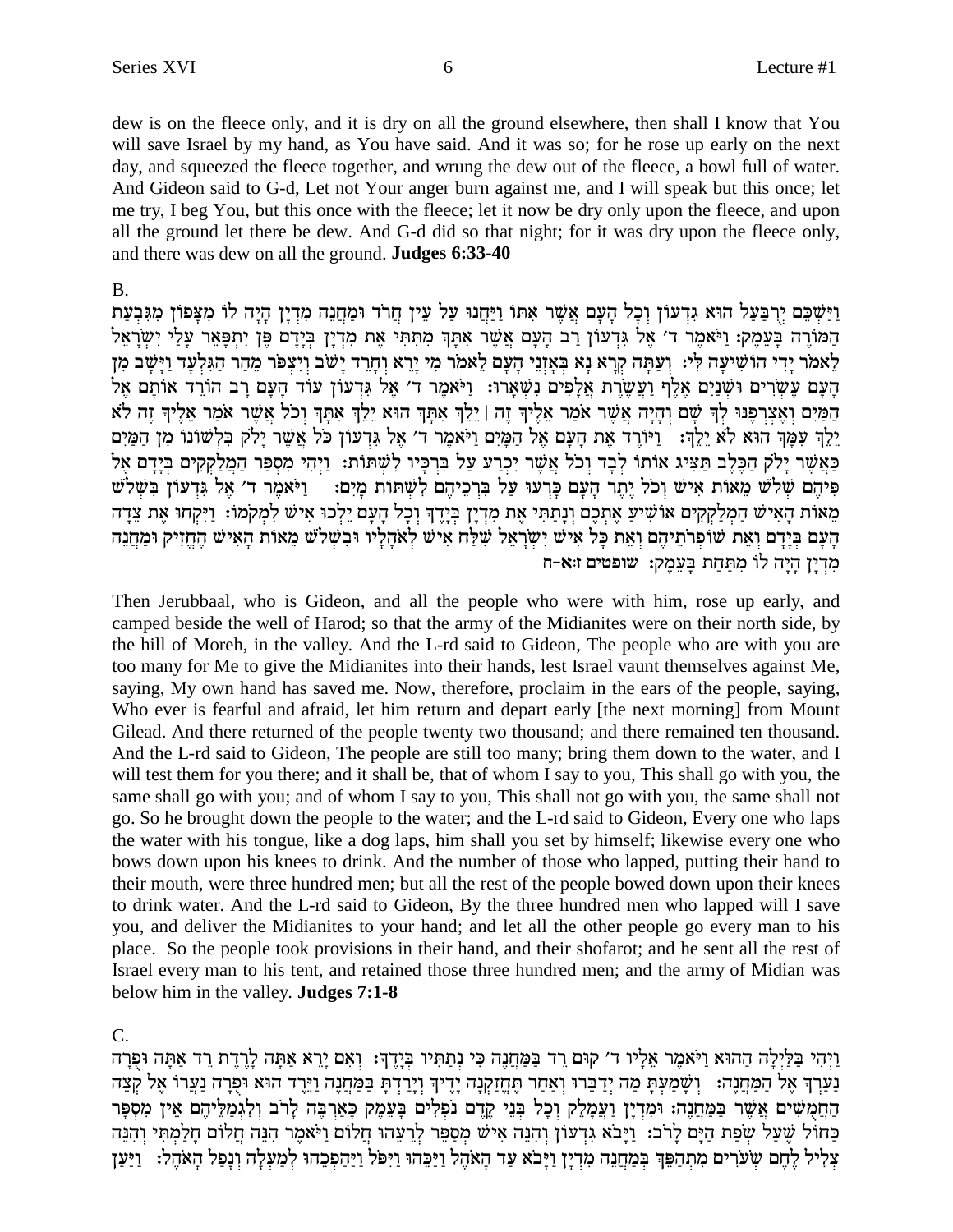רֵעֲהוּ וַיֹּאמֵר אֵין זֹאת בִּלְתִּי אִם חֶרֶב גִּדְעוֹן בֶּן יוֹאָשׁ אִישׁ יִשְׂרָאֵל נְתַן הָאֱ–לֹהִים בְּיָדוֹ אֶת מִדְיָן וְאֶת כָּל הַמַּחֲנֶה: וַיָּהִי כִשְׁמֹעֲ גִּדְעוֹן אֶת מְסִפָּר הַחֲלוֹם וָאֶת שִׁבְרוֹ וַיִּשְׁתַּחוּ וַיַּשַׁב אֵל מַחֲנֶה יְשַׂרַאֵל וַיֹּאמֵר קוּמוּ כִּי נָתַן ד׳ בְּיֶדְכֶם אֶת מַחֲנֵה מְדְיַן: וַיַּחַץ אֶת שְׁלֹשׁ מֵאוֹת הָאִישׁ שְׁלֹשָׁה רָאשִׁים וַיִּתֵּן שׁוֹפָרוֹת בְּיַד כִּלַּם וְכַדִּים רֵקִים וְלַפְּדִים בְּתוֹךְ הַכַּדִּים: וַיֹּאמֶר אֲלֵיהֶם מִמֶּנִּי תִרְאוּ וְכֵן תַּעֲשׂוּ וְהָנֵה אֲנֹכִי בָא בִּקְצֶה הַמַּחֲנֵה וְהָיָה כַּאֲשֶׁר אֶעֱשֶׂה כֵּן תַּעֲשׂוּן: וְתָקַעְתִּי בַּשּׁוֹפָר אָנֹכִי וְכָל אֲשֶׁר אִתִּי וּתִקַעְתֶּם בַּשּׁוֹפָרוֹת גַּם אַתֵּם סְבִיבוֹת כַּל הַמַּחֲנֶה וַאֲמַרְתֵּם לַד׳ וּלְגִדְעוֹן: - וַיַּבֹא גִדְעוֹן וּמֵאֲה אִישׁ אֲשֶׁר אִתּוֹ בִּקְצֶה הַמַּחֲנֵה רֹאשׁ הַאַשְׁמֹרֵת הַתִּיכוֹנָה אַךְ הָקֵם הֵקִימוּ אֶת הַשֹּׁמְרִים וַיִּתְקִעוּ בַּשּׁוֹפַרוֹת ונַפוֹץ הַכַּדִּים אַשֶׁר בַּיַדַם: 「ויתקעו שְׁלְשֵׁת הַרֵאשִׁים בַּשּׁוֹפַרוֹת וַיִּשְׁבְּרוּ הַכַּדִּים וַיַּחֲזִיקוּ בְיַד שָׂמֹאוֹלַם בַּלַּפְדִים וּבְיַד יִמְינַם הַשּׁוֹפַרוֹת לְתִקוֹעַ וַיִּקְרָאוּ חֶרֶב לַד׳ וּלְגִדְעוֹן: וַיַּעֲמִדוּ אִישׁ תַּחְתַיו סָבְיב לַמַּחֲנֶה וַיָּרֵץ כָּל הַמַּחֲנָה וַיַּרִיעוּ וַיָּנוּסוּ: וַיִּתִקְעוּ שְלֹש מָאוֹת הַשׁוֹפְרוֹת וַיַּשֵׂם ד׳ אֶת חֶרֶב אִישׁ בְּרֶעֶהוּ וּבְכָל הַמַּחֲנָה וַיַּנַס הַמַּחֲנָה עַד בֵּית הַשִּׁטַּה צְרֵרְתַה עד שפת אבל מחולה על טבת: ויצעק איש ישראל מנפתלי ומן אשר ומן כל מנשה וירדפו אחרי מִדְיַן: וּמַלְאַכִים שַׁלַח גִּדְעוֹן בִּכָל הַר אִפְרִים לָאמֹר רִדוּ לִקְרָאת מִדְיַן וִלְכְדוּ לַהֶם אֶת הַמַּיִם עַד בֵּית .<br>בְּרָה וְאֶת הַיַּרְדֵן וַיִּצְעֵק כָּל אִישׁ אֶפְרַיִם וַיִּלְכְדוּ אֶת הַמַּיִם עַד בֵּית בְּרָה וְאֶת הַיַּרְדֵן: וַיִּלְכְדוּ שְׁנֵי שָׂרֵי מְרָיַן אֶת ערָב וְאֶת זְאָב וַיַּהַרְגוּ אֶת עוֹרֶב בְּצוּר עוֹרֶב וְאֶת זְאָב הָרְגוּ בְיֵקֶב זְאָב וַיִּרְדְפוּ אֶל מְדְיָן וְרֹאשׁ ערֲב וּזְאֲב הֱבִיאוּ אֱל גִּדְעוֹן מֱעֶבֶר לַיַּרְדֶן: שופּטים זוּט-כה

And it came to pass the same night, that the L-rd said to him, Arise, get down to the camp; for I have delivered it into your hand. But if you fear to go down, go with Phurah your servant down to the camp; And you shall hear what they say; and afterwards shall your hands be strengthened to go down to the camp. - Then went he down with Phurah his servant to the outside of the armed men who were in the camp. And the Midianites and the Amalekites and all the people of the east lay along in the valley like grasshoppers for multitude; and their camels were without number, as the sand by the seaside for multitude. And when Gideon came, behold, there was a man who told a dream to his fellow, and said, Behold, I dreamed a dream, and, lo, a slice of barley bread tumbled into the camp of Midian, and came to a tent, and struck it so that it fell, and overturned it, so that the tent tumbled down. And his fellow answered and said, This is nothing else but the sword of Gideon the son of Joash, a man of Israel; for to his hand has G-d delivered Midian, and all the army. And it was so, when Gideon heard the telling of the dream, and its interpretation, that he bowed down to the ground, and returned to the camp of Israel, and said, Arise; for the L-rd has delivered to your hand the army of Midian. - And he divided the three hundred men into three companies, and he put a shofar in every man's hand, with empty jars, and torches inside the jars. And he said to them, Look at me, and do likewise; and, behold, when I come to the outside of the camp, it shall be that, as I do, so shall you do. When I blow the shofar, I and all who are with me, then blow you the shofarot also on every side of the camp, and say, The sword of the L-rd, and of Gideon. So Gideon, and the hundred men who were with him, came to the outside of the camp in the beginning of the middle watch; and they had just set the watch; and they blew the shofarot, and broke the jars that were in their hands. And the three companies blew the shofarot, and broke the jars, and held the torches in their left hands, and the shofarot in their right hands to blow with; and they cried, The sword of the L-rd, and of Gideon. And they stood every man in his place around the camp; and all the camp ran, and cried, and fled. And the three hundred men blew the shofarot, and the L-rd set every man's sword against his fellow, throughout all the camp; and the army fled to Beth-Shittah in Zererah, and to the border of Abel-Meholah, to Tabbath. And the men of Israel gathered themselves together from Naphtali, and from Asher, and from all Manasseh, and pursued after the Midianites. - And Gideon sent messengers throughout all Mount Ephraim, saying, Come down against the Midianites, and take before them the waters as far as Beth-Barah and the Jordan. Then all the men of Ephraim gathered themselves together, and took the waters as far as Beth-Barah and the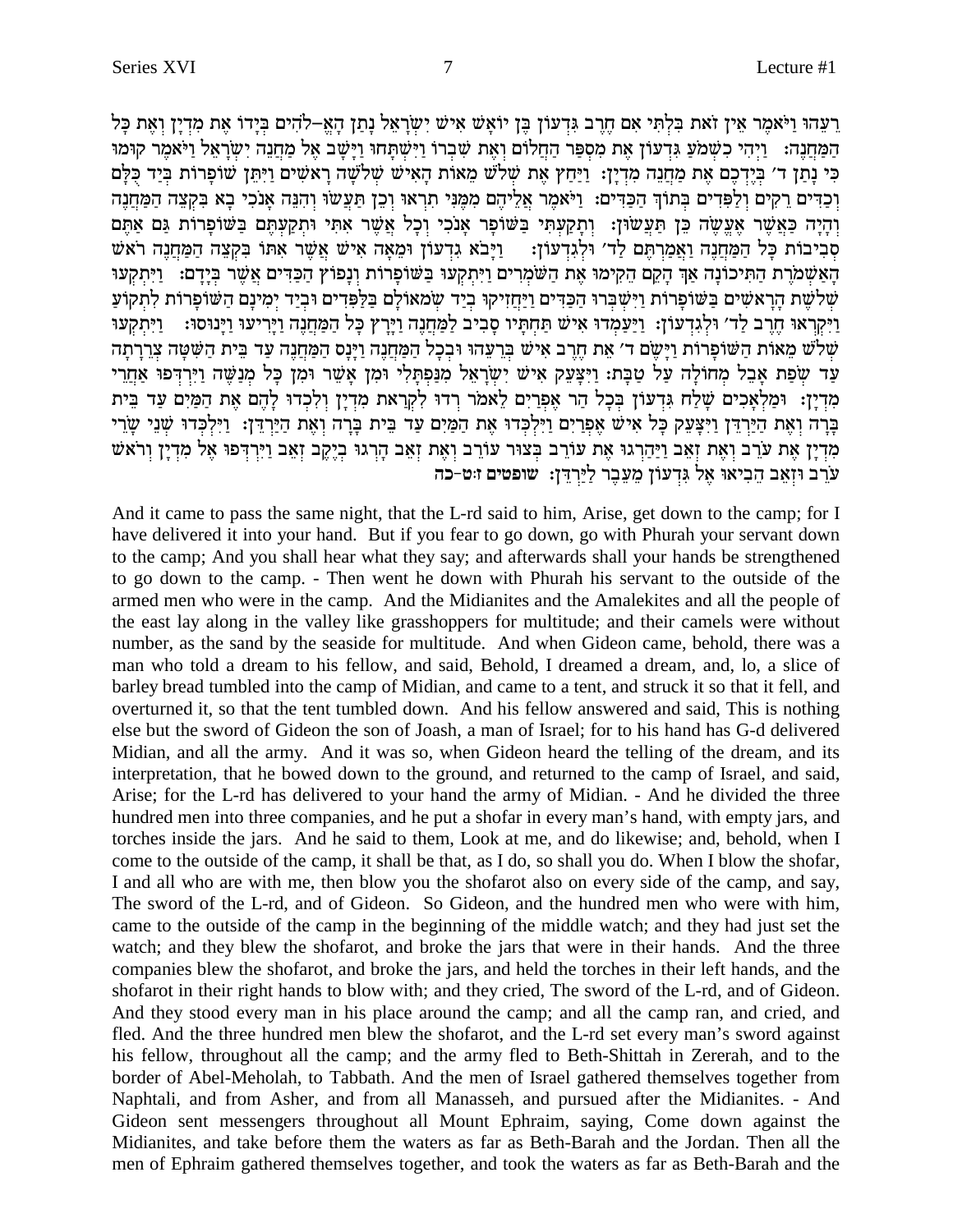Jordan. . And they took two princes of the Midianites, Oreb and Zeeb; and they slew Oreb upon the rock Oreb, and Zeeb they slew at the winepress of Zeeb, and pursued Midian, and brought the heads of Oreb and Zeeb to Gideon on the other side of the Jordan. Judges 7:9-25

### D.

וזֶבַח וַצַלְמִנַּע בַּקֵּרִקֹר וּמַחֲנִיהֶם עַמֵּם כַּחֲמֶשֶׁת עַשַׂר אֶלֶף כֹּל הַנּוֹתַרִים מִכֹּל מַחֲנֶה בְנֵי קָדֶם וְהַנֹּפְלִים מֶאֲה וְעָשְׂרִים אֱלֵף אִישׁ שֹׁלֵף חַרֵב: וַיַּעֲל גִּדְעוֹן דֵרֵךְ הַשָּׁכוּנֵי בָאֲהָלִים מְקֵדֵם לְנֹבָח וְיַגִּבֵּהָה וַיַּךְ אֶת הַמַּחֲנָה וְהַמַּחֲנֶה הָיָה בָטַח: וַיָּנוּסוּ זֶבַח וְצַלְמֻנָּע וַיִּרְדֹף אַחֲרֵיהֶם וַיִּלְכֹּד אֶת שְׁנֵי | מַלְכֵי מִדְיָן אֶת זֶבַח וְאֶת צלמנע וכל המחנה החריד: שופטים ח:י-יב

Now Zebah and Zalmunna were in Karkor, and their armies with them, about fifteen thousand men, all who were left of all the armies of the people of the east; for there fell one hundred and twenty thousand men who drew sword. - And Gideon went up by the road of those who live in tents on the east of Nobah and Jogbehah, and struck the camp; for the camp thought itself secure. And when Zebah and Zalmunna fled, he pursued after them, and took the two kings of Midian, Zebah and Zalmunna, and the whole camp was panic stricken. **Judges 8:10-12** 

 $V_{\cdot}$ Gideon, the Judge of Israel

### $\mathsf{A}$ .

וַיֹּאמְרוּ אֵישׁ יִשְׂרַאֵל אֵל גִּדְעוֹן מִשָּׁל בַּנוּ גַּם אַתָּה גַּם בִּנְךְ גַּם בֵּן בִּנֵךְ כִּי הוֹשַׁעִתָּנוּ מִיַּד מִדְיָן: [יֹּאמֵר אֱלֶהֶם גִּדְעוֹן לֹא אֶמְשֹׁל אֲנִי בַּכֶם וְלֹא יְמִשׁל בְּנִי בַּכֶם ד׳ יְמִשׁל בַּכֶם: וַיֹּאמֶר אֲלֶהֶם גִּדְעוֹן אֲשָׁאֲלָה מְכֶם שאלה ותנו לי איש נזם שללו כי נזמי זהב להם כי ישמעאלים הם: ויאמרו נתון נתן ויפרשו את הַשַּׂמְלָה וַיַּשְׁלִיכוּ שַׁמַּה אִישׁ נֵזֵם שַׁלְלוֹ: - וַיְהִי מִשְׁקַל נִזְמֵי הַזָּהֵב אֲשֶׁר שַׁאֲל אֶלֶף וּשָׁבַע מֵאוֹת זַהָב לְבַד מן הַשַּׂהֲרֹנִים וַהַנִּטְפוֹת וּבְגְדֵי הַאֲרִגְּמַן שֵׁעֲל מַלְכֵי מִדְיַן וּלְבָד מִן הַעֲנָקוֹת אֲשֶׁר בִּצְוָארֵי גִמַלֵּיהֵם: וַיַּעֲשׂ אוֹתוֹ גִדְעוֹן לְאֵפוֹד וַיַּצֵּג אוֹתוֹ בִעִירוֹ בִּעֲפְרָה וַיִּזְנוּ כָל יְשָׂרַאֵל אַחֲרִיו שֵׁם וַיָּהִי לְגִדְעוֹן וּלְבִיתוֹ לְמוֹקֵשׁ: וַיִּכְּנַע מִדְיַן לִפְנֵי יִשְׂרָאֵל וְלֹא יַסְפוּ לַשָׂאת רֹאשָׁם וַתְּשָׁקֹט הָאָרִץ אַרְבַּעִים שַׁנָה בִּימֵי שופטים ח:כב-כח גִדִעוֹן:

Then the men of Israel said to Gideon, Rule over us, both you, and your son, and your grandson also; for you have saved us from the hand of Midian. And Gideon said to them, I will not rule over you, nor shall my son rule over you; the L-rd shall rule over you. And Gideon said to them, I would make a request of you, that you would give me every man the ear rings of his booty. For they had golden ear rings, because they were Ishmaelites. And they answered, We will willingly give them. And they spread a garment, and threw in there every man the ear rings of his booty. And the weight of the golden ear rings that he requested was a thousand and seven hundred shekels of gold; beside ornaments, and collars, and purple garments that were on the kings of Midian, and beside the chains that were around their camels' necks. And Gideon made an ephod of it, and put it in his city, in Ophrah; and all Israel went there to play the harlot after it; and it became a snare to Gideon, and to his house. Thus was Midian subdued before the people of Israel, so that they lifted up their heads no more. And the country had rest forty years in the days of Gideon. Judges 8:22-28

### **B.**

וַיֵּלֶךְ יִרְבַּעַל בֵּן יוֹאָשׁ וַיֵּשֵׁב בְּבֵיתוֹ: וּלְגִדְעוֹן הָיוּ שִׁבְעִים בָּנִים יֹצְאֵי יְרֵכוֹ כִּי נָשִׁים רַבּוֹת הָיוּ לוֹ: וּפִילַגְשׁוֹ אֲשֶׁר בִּשְׁכֶם יָלְדָה לּוֹ גַם הִיא בֵּן וַיָּשֶׂם אֶת שִׁמוֹ אֲבִימֶלֶךְ: וַיָּמָת גִּדְעוֹן בֶּן יוֹאָשׁ בִּשֵׂיבָה טוֹבָה וַיִּקְּבֵר בִּקְבֵר יוֹאָשׁ אָבְיו בְּעַפְרָה אֲבִי הָעֲזְרִי: - וַיְהִי כַּאֲשֶׁר מֵת גִּדְעוֹן וַיַּשׁוּבוּ בְּנֵי יִשְׂרָאֵל וַיִּזְנוּ אַחֲרֵי הַבְּעֲלִים וַיַּשִׂימוּ לָהֶם בַּעַל בִּרִית לֵאלהִים: וְלֹא זָכְרוּ בְּנֵי יִשְׂרָאֵל אֶת ד׳ אֵ–להֵיהֶם הַמַּצִיל אותַם מִיַּד כָּל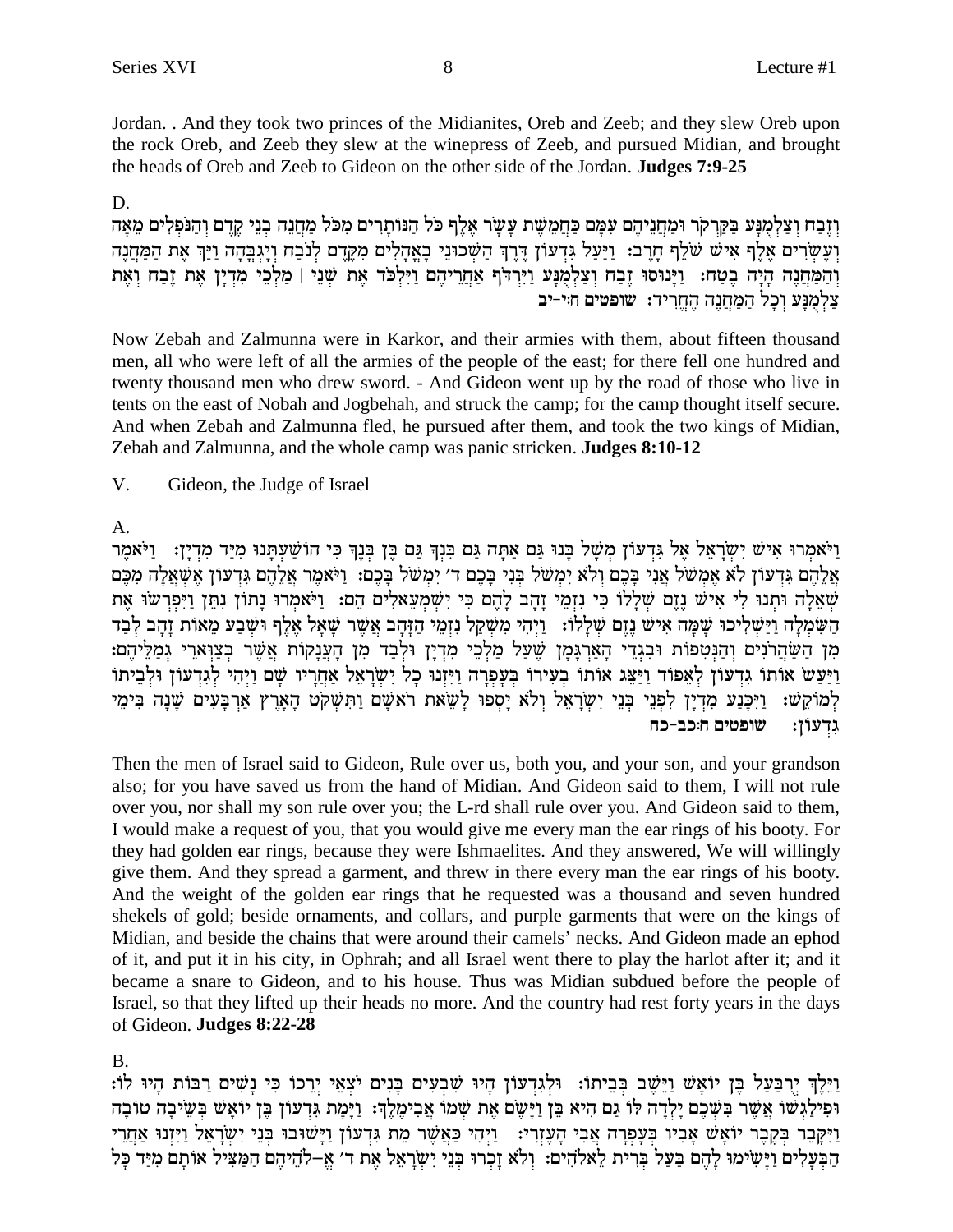אֹיְבֵיהֶם מִסָּבִיב: וְלֹא עָשׂוּ חֶסֶד עִם בֵּית יְרָבַּעַל גִּדְעוֹן כִּכָל הַטּוֹבָה אֲשֶׁר עָשָׂה עִם יִשְׂרָאֵל: שופטים ח:כט-לה

And Jerubbaal the son of Joash went and lived in his own house. - And Gideon had fathered seventy sons; for he had many wives. And his concubine who was in Shechem, she also bore him a son, whose name he called Abimelech. And Gideon the son of Joash died in a good old age, and was buried in the sepulcher of Joash his father, in Ophrah of the Abiezrites. And it came to pass, as soon as Gideon was dead, that the people of Israel turned again, and played the harlot after Baalim, and made Baal-Berith their god. And the people of Israel remembered not the L-rd their G-d, who had saved them from the hands of all their enemies on every side; Nor did they show kindness to the house of Jerubbaal, that is Gideon, according to all the goodness which he had shown to Israel. Judges 8:29-35

 $\mathcal{C}$ .

ויעשו בני ישראל הרע בעיני ד' וימכרם ד' ביד מדין ז' שנים. וארבעים שנה של גדעון וז' שני מדין לא עלו מתוכן. סדר עולם רבה פרק י״ב

And the people of Israel did evil before the eyes of G-d and He gave them over to the dominion of Midian for a period of seven years. The forty years of Gideon does not include the seven years of Midianite servitude. Seder Olam, Chapter 12

VI. The Fall of the House of Gideon

A.

וַיֵּלֵךְ אֲבִימֵלֵךְ בֵּן יִרְבַעֲל שָׁבֶמָה אֵל אֲחֵי אִמּוֹ וַיִדַבֵּר אֲלֵיהֶם וָאֵל כָּל מְשִׁפַּחַת בֵּית אֲבִי אִמּוֹ לֵאמֹר: דַּבְּרוּ נְא בְּאָזְנֵי כְל בַּעֲלֵי שְׁכֶם מַה טוֹב לְכֶם הַמְשֹׁל בָּכֶם שִׁבְעִים אִישׁ כֹּל בִּנֵי יִרְבַעַל אִם מִשׂל בָּכֵם אִישׁ אִחָד וּזְכַרְתֵּם כִּי עַצְמְכֵם וּבְשַׂרְכֶם אֲנִי: - וַיִּדַבְרוּ אֶחֶי אִמּוֹ עַלַיו בְּאָזְנֵי כָּל בַעֲלֵי שָׁכֶם אֶת כָּל הַדִּבְרִים הָאֶלֶה וַיֵּט לְבָם אַחֲרֵי אֲבִימֶלֶךְ כִּי אָמְרוּ אָחִינוּ הוּא: וַיִּתְּנוּ–לוֹ שִׁבְעִים כֶּסֶף מִבֵּית בַּעַל בִּרִית וַיִּשְׂכֹּר בָּהֶם אֲבִימֵלֶךְ אֲנָשִׁים רֵיקִים וּפֹחֲזִים וַיֵּלְכוּ אַחֲרֵיו: וַיָּבֹא בֵית-אָבִיו עָפְרָתָה וַיַּהֲרֹג אֶת-אֶחָיו בִּנֵי-יִרְבַּעֲל שְׁבִעִים אִישׁ עַל–אֶבֶן אֶחָת וַיִּוַּתֵר יוֹתַם בֵּן–יִרְבַּעַל הַקְּטֹן כִּי נֵחְבָא: וַיֵּאֲסְפוּ כָּל–בַעֲלֵי שִׁכֵם וְכָל–בֵּית מְלוֹא וַיֵּלְכוּ וַיַּמְלִיכוּ אֶת–אֲבִימֶלֶךְ לְמֶלֶךְ עָם–אֵלוֹן מִצַּב אֲשֶׁר בִּשְׁכֵם: שופטים ט:א-ו

And Abimelech the son of Jerubbaal went to Shechem to his mother's brothers, and talked with them, and with all the family of the house of his mother's father, saying, Speak, I beg you, in the ears of all the men of Shechem, Whether it is better for you, that all the sons of Jerubbaal, who are seventy persons, should reign over you, or that only one should reign over you? Remember also that I am your bone and your flesh. And his mother's brothers spoke of him in the ears of all the men of Shechem all these words; and their hearts inclined to follow Abimelech; for they said, He is our brother. And they gave him seventy pieces of silver from the house of Baal-Berith, with which Abimelech hired vain and reckless persons, who followed him. And he went to his father's house at Ophrah, and slew his brothers the sons of Jerubbaal, seventy persons, upon one stone; however Jotham the youngest son of Jerubbaal was left, for he hid himself. And all the men of Shechem gathered together, and all the house of Millo, and went, and made Abimelech king, by the plain of the pillar that was in Shechem. **Judges 9:1-6**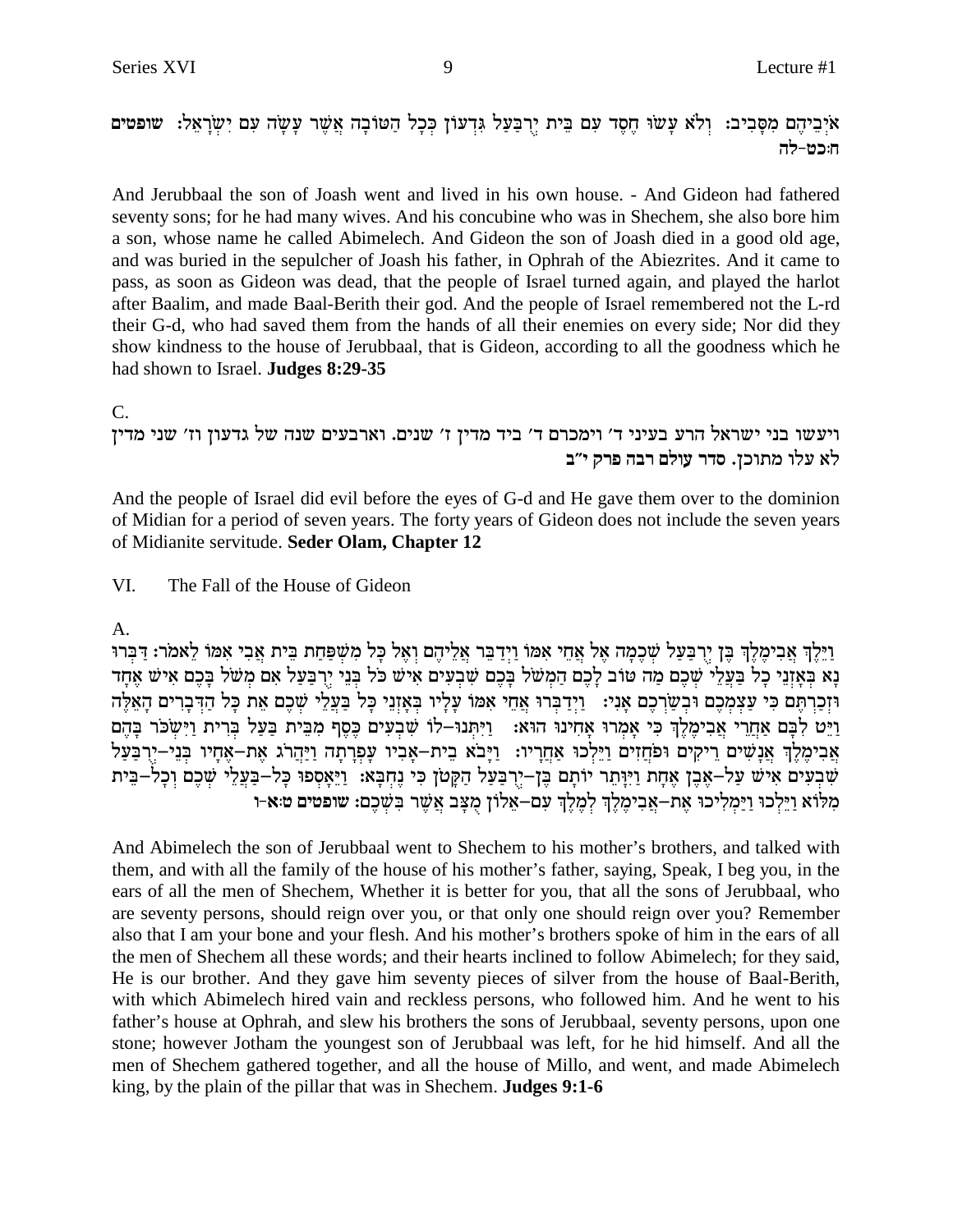$B<sub>1</sub>$ 

וַיַּגְדוּ לִיוֹתַם וַיֵּלֵךְ וַיַּעֲמֹד בִּרֹאשׁ הַר גִּרְזִים וַיִּשָּׂא קוֹלוֹ וַיִּקְרָא וַיֹּאמֵר לַהֵם שִׁמְעוּ אֶלַי בַּעֲלֵי שֶׁכֶם וְיִשְׁמַע אליכם א–להים: הלוד הלכו העצים למשח עליהם מלך ויאמרו לזית מלכה עלינו: ויאמר להם הזית הֵחֲדַלְתִּי אֶת דִּשְׁנִי אֲשֶׁר בִּי יִכַבְּדוּ אֵ–לֹהִים וַאֲנָשִׁים וְהָלַכְתִּי לַנוּעַ עַל הַעֲצִים: וַיֹּאמְרוּ הַעֲצִים לַתְּאֵנָה לְכִי אַתְּ מַלְכִי עַלֵינוּ: וַתֹּאמֶר לַהֵם הַתְּאֶנָה הֵחֲדַלְתִּי אֶת מַתְקִי וְאֶת תְּנוּבָתִי הַטּוֹבָה וְהָלַכְתִּי לַנוּעַ עַל הַעֲצִים: וַיֹּאמְרוּ הָעֲצִים לַגָּפֵן לְכִי אַתְּ מָלְכִי עָלֵינוּ: וַתֹּאמֶר לָהֶם הַגֶּפֶן הֶחֲדַלְתִּי אֶת תִּירוֹשִׁי הַמְשַֹּמֵהַ אַ-לֹהִים וַאֲנָשִׁים וְהָלַכְתִּי לְנוּעַ עַל הָעֵצִים: וַיֹּאמְרוּ כָל הָעֵצִים אֶל הָאָטָד לֵךְ אַתָּה מִלְךְ עָלֵינוּ: נַיֹּאמֶר הָאָטָד אֵל הָעֲצִים אִם בֵּאֲמֶת אַתֵּם מֹשִׁחִים אֹתִי לְמֵלֵךְ עֲלֵיכֵם בֹּאוּ חֲסוּ בִצְלִי וְאִם אַיִן תֵּצֵא אֵשׁ מִן הָאָטָד וְתֹאכֵל אֶת אַרְזֵי הַלְּבַנוֹן: וַעֲתַּה אִם בֵּאֱמֶת וּבְתַמִים עֲשִׂיתֵם וַתַּמְלִיכוּ אֶת אֲבִימֶלֶךְ וְאִם טוֹבָה עֲשִׂיתֵם עם ירִבְּעַל וְעָם בֵּיתוֹ וְאִם כִּגְמוּל יַדֵיו עֲשִׂיתֵם לוֹ: אֲשֶׁר נִלְחָם אֲבִי עֲלֵיכֶם וַיַּשְׁלֶךְ אֶת נַפְשׁוֹ מִנְּגֵד וַיַּצֵּל אֶתְכֶם מִיַּד מִדְיַן: וְאַתֵּם קַמִתֶּם עַל בֵּית אָבִי הַיּוֹם וַתַּהַרְגוּ אֶת בַּנֵיו שַׁבְעִים אִישׁ עַל אָבֶן אֶחָת וַתַּמִלִיכוּ את אבימלך בן אמתו על בעלי שכם כי אחיכם הוא: ואם באמת ובתמים עשיתם עם ירבעל ועם ביתו היום הזה שמחו באבימלך וישמח גם הוא בכם: ואם אין תצא אש מאבימלך ותאכל את בעלי שכם ואת בית מלוא ותצא אש מבעלי שכם ומבית מלוא ותאכל את אבימלך: נינס יותם ויברח וילך בארה וַיַּשֵׁב שֵׁם מִפְּנֵי אֲבִימֶלֶךְ אֲחָיו: שופטים טוּז-כא

And when they told it to Jotham, he went and stood in the top of Mount Gerizim, and lifted up his voice, and cried, and said to them, Listen to me, you men of Shechem, that G-d may listen to you. The trees went forth on a time to anoint a king over them; and they said to the olive tree, Reign over us. But the olive tree said to them, Should I leave my fatness, by which they honor G-d and man, and go to sway over the trees? And the trees said to the fig tree, Come, and reign over us. But the fig tree said to them, Should I forsake my sweetness, and my good fruit, and go to sway over the trees? Then said the trees to the vine, Come, and reign over us. And the vine said to them, Should I leave my wine, which cheers G-d and man, and go to sway over the trees? Then said all the trees to the bramble, Come, and reign over us. And the bramble said to the trees. If in truth you anoint me king over you, then come and put your trust in my shadow; and if not, let fire come out of the bramble, and devour the cedars of Lebanon. Now therefore, if you have done truly and sincerely, in that you have made Abimelech king, and if you have dealt well with Jerubbaal and his house, and have done to him according to the deserving of his hands; For my father fought for you, and risked his life, and saved you from the hand of Midian; And you have risen up against my father's house this day, and have slain his sons, seventy persons, upon one stone, and have made Abimelech, the son of his maidservant, king over the men of Shechem, because he is your brother; If you then have dealt truly and sincerely with Jerubbaal and with his house this day, then rejoice in Abimelech, and let him also rejoice in you; But if not, let fire come out from Abimelech, and devour the men of Shechem, and the house of Millo; and let fire come out from the men of Shechem, and from the house of Millo, and devour Abimelech. And Jotham ran away, and fled, and went to Beer, and lived there, for fear of Abimelech his brother. **Judges 9:7-21** 

 $C_{\cdot}$ 

וַיָּשַׂר אֲבִימֵלֵךְ עַל יִשְׂרָאֵל שָׁלֹשׁ שָׁנִים: וַיִּשְׁלַח אֵ–לֹהִים רוּחַ רָעָה בֵּין אֲבִימֵלֵךְ וּבֵין בַּעֲלֵי שָׁבֵם וַיִּבְגִּדוּ בַעֲלֵי–שִׁכֶם בַּאֲבִימֶלֶךְ: לָבוֹא חֲמַס שִׁבְעִים בְּנֵי–יְרְבְּעַל וְדָמָם לָשוּם עַל אֲבִימֶלֶךְ אֲחִיהֶם אֲשֶׁר הָרַג אוֹתַם וְעַל בַּעֲלֵי שִׁבֶם אֲשֶׁר חִזִּקוּ אֶת יַדֵיו לַהֲרֹג אֶת אֲחָיו. שופטים טוכב-כד

When Abimelech had reigned three years over Israel, Then G-d sent an evil spirit between Abimelech and the men of Shechem; and the men of Shechem dealt treacherously with